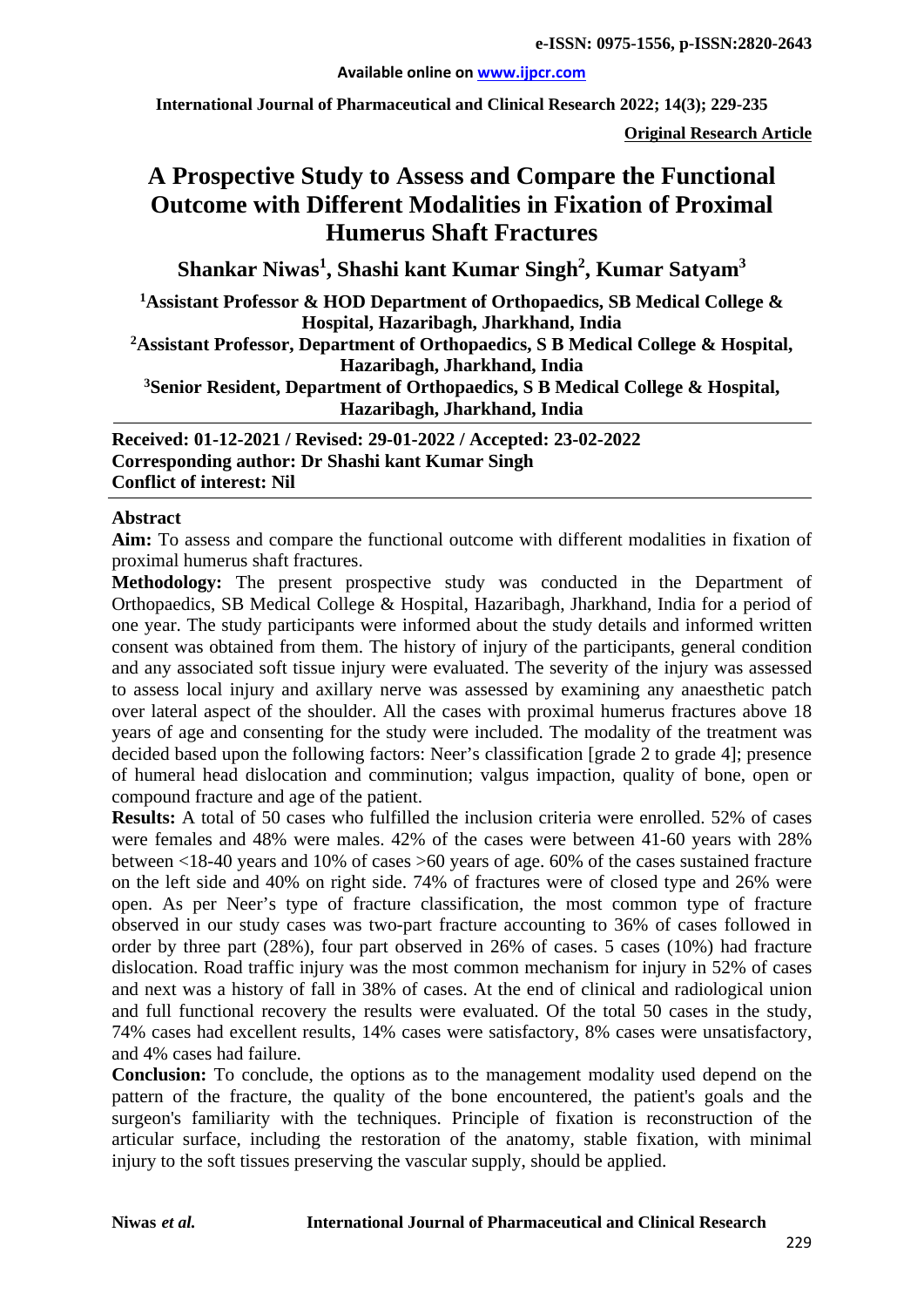**Keywords:** Humerus, internal fixation, open reduction.

This is an Open Access article that uses a fund-ing model which does not charge readers or their institutions for access and distributed under the terms of the Creative Commons Attribution License (http://creativecommons.org/licenses/by/4.0) and the Budapest Open Access Initiative (http://www.budapestopenaccessinitiative.org/read), which permit unrestricted use, distribution, and reproduction in any medium, provided original work is properly credited.

#### **Introduction**

Proximal humerus fractures are one of the commonest fractures encountered in an orthopaedic practice. They account for nearly 6-10% and may be on a rise. They are the third most common osteoporotic fracture after distal radius and vertebra. The distribution of humeral fracture according to age is typical with high velocity trauma being the common cause among young individuals and a simple fall in older individuals because of osteoporosis [1]. Fractures of the proximal humerus represent approximately 4% of all fractures and 26% of humerus fractures [2].

Cylindrical in shape, the shaft inherently provides strength and resistance to both torsional and bending forces. Distally the bone transitions into a triangular geometry with the base posterior which forms a supra-condylar region. This region maintains a narrow anterior-posterior dimension [3].

The most common mechanism of injury in proximal humeral fractures in elderly patients is a fall from standing height onto an outstretched upper extremity. In young patients, the mechanism is often related to high-energy trauma, such as significant falls from height, motor vehicle accidents, or athletic injuries. The risk factors for proximal humeral fractures are primarily associated with low bone mineral density and an increased risk of falls. Majority of these fractures are stable, minimally displaced or non-displaced and mostly managed by non-operative techniques like immobilization, splints and casts etc. However, these techniques are associated with complications and disabilities like avascular necrosis, non-union and malunion [4].

Being one of the most versatile bones its fracture can be managed with a wide variety of treatments. Humerus has a vide functionally acceptable criteria due to mobile shoulder joint and is highly amenable to conservative treatment. However, the same requires a splint or cast for 4 to 6 weeks and is cumbersome for the patient. Though functional bracing continues to be the gold standard treatment for the diaphyseal fractures of humerus, the trend in near past has moved towards surgical fixation so as to achieve the aim of early rehabilitation and return to activities of daily living. There is a significant heterogeneity among the studies in describing the best surgical procedure in proximal humerus fracture. No single approach is considered the best of standard of care in management of fracture [5].

#### **Materials and Methods:**

The present prospective study was conducted in the Department of Orthopaedics, SB Medical College & Hospital, Hazaribagh, Jharkhand, India for a period of one year. The study participants were informed about the study details and informed written consent was obtained from them. The history of injury of the participants, general condition and any associated soft tissue injury were evaluated. The severity of the injury was assessed to assess local injury and axillary nerve was assessed by examining any anaesthetic patch over lateral aspect of the shoulder.

#### **Inclusion criteria:**

All the cases with proximal humerus fractures above 18 years of age and consenting for the study were included.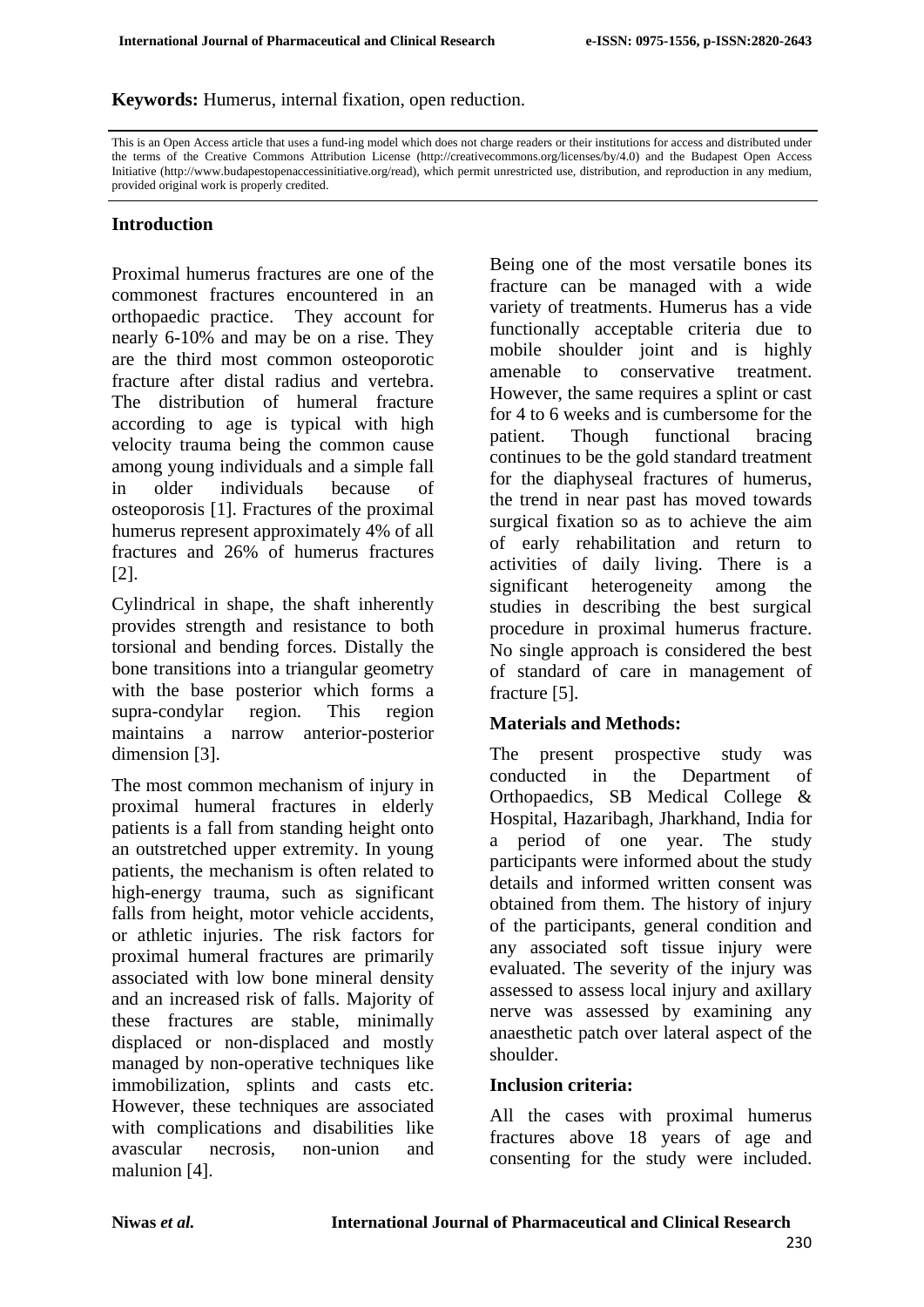[Neer's classification: grade 2 to Grade 4] [6].

### **Exclusion criteria:**

Cases with Pathological fractures, with distal neuro vascular deficit, poly trauma patients with injury severity score >16, shaft humerus fractures with proximal extension.

Radiological evaluation of all the included cases were done as per the Neer's trauma series which include AP view of the scapula, lateral "Y" view of the scapula, axillary view and occasionally the velpeau view was taken. All the routine surgical investigations were done on the included cases and anaesthetic fitness was also evaluated. The modality of the treatment was decided based upon the following factors: Neer's classification [grade 2 to grade 4]; presence of humeral head dislocation and comminution; valgus impaction, quality of bone, open or compound fracture and age of the patient. General anaesthesia was used in all the patients. One of the following methods was used as treatment in all the cases.

- Closed reduction and percutaneous K-wires fixation.
- Open reduction and internal fixation with K -wire.
- Open reduction and internal fixation with ethibond sutures.
- Open reduction and internal fixation with locking compression plates.
- Closed reduction and internal fixation by Intramedullary nail.
- Shoulder hemiarthroplasty.

The operated limb was immobilized in arm pouch and mobilization was started in 2nd week with shoulder wheel exercises as per patient's tolerance. Post-operative radiological evaluation was done to assess reduction and stability of fixation. Gentle passive forward flexion and internal and external rotation exercises by end of 3rd week and active exercises by 4th to 6th week were done. Patients were followed on OPD basis at the end of 6 weeks to one year and full functional evaluation with range of movements and function was assessed and recorded. Results were evaluated for each case based on Neer's shoulder score based on pain, function, range of motion and anatomy. The maximum points are 100 and on overall score the patient's outcome was grouped as excellent >89 units; satisfactory 80-89 units; unsatisfactory 70-79 units and failure <70 units.

### **Results:**

In this study, a total of 50 cases who fulfilled the inclusion criteria were enrolled. 52% of cases were females and 48% were males. 42% of the cases were between 41-60 years with 28% between  $\langle 18-40 \rangle$  years and 10% of cases  $>60$  years of age. The age range was from 19 to 68 years with a mean age of 45.7 years. 60% of the cases sustained fracture on the left side and 40% on right side. 74% of fractures were of closed type and 26% were open.

As per Neer's type of fracture classification, the most common type of fracture observed in our study cases was two-part fracture accounting to 36% of cases followed in order by three part (28%), four part observed in 26% of cases. 5 cases (10%) had fracture dislocation. Road traffic injury was the most common mechanism for injury in 52% of cases and next was a history of fall in 38% of cases.

| <b>Distribution of cases</b> | $N=50$ | $\frac{0}{0}$ |
|------------------------------|--------|---------------|
| Age wise (years)             |        |               |
| $\leq 18-40$                 |        | 28            |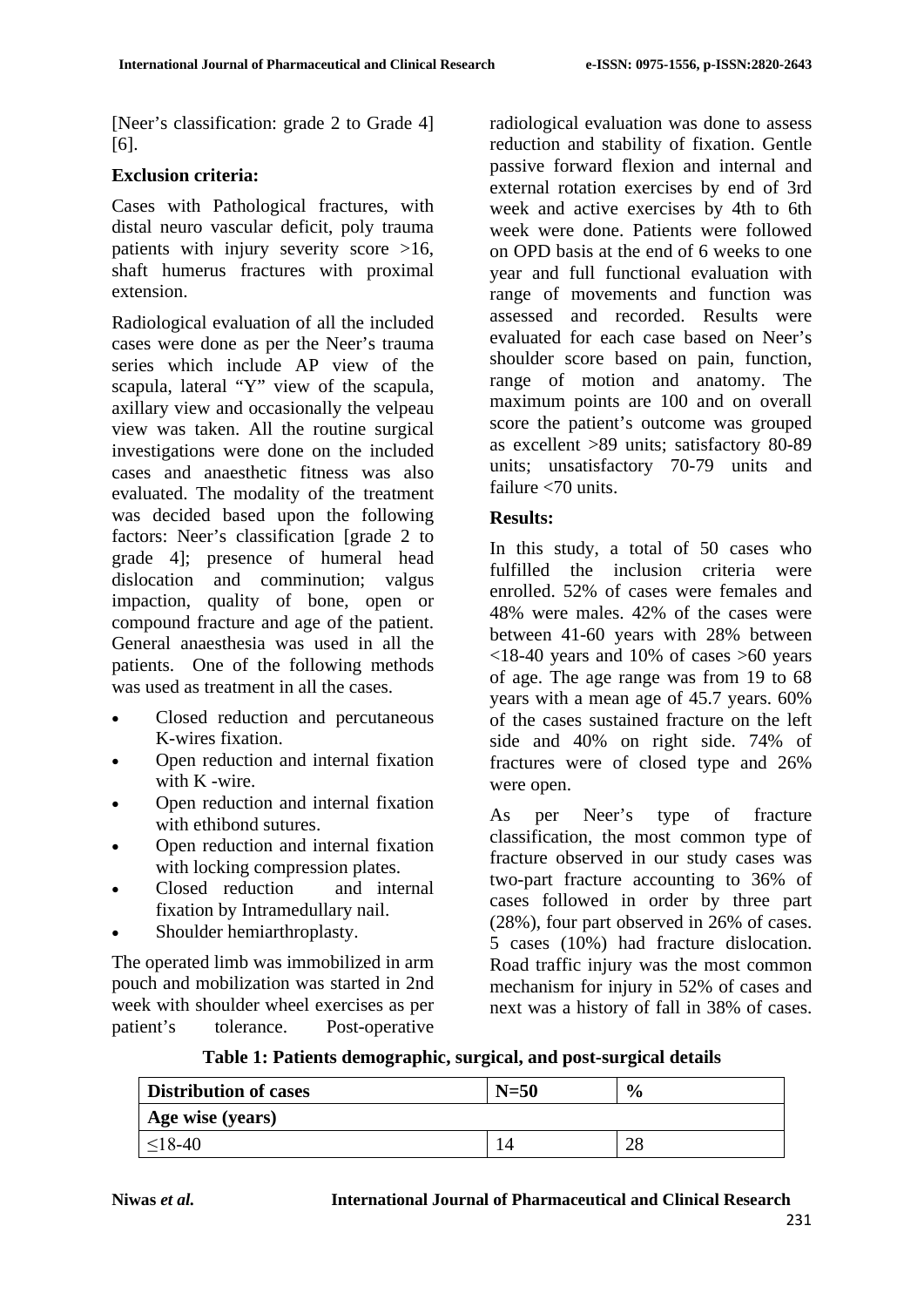| $41 - 60$                              | 21             | 42             |  |  |  |  |
|----------------------------------------|----------------|----------------|--|--|--|--|
| $>61$                                  | 5              | 10             |  |  |  |  |
| <b>Gender</b>                          |                |                |  |  |  |  |
| Male                                   | 24             | 48             |  |  |  |  |
| Female                                 | 26             | 52             |  |  |  |  |
| <b>Side of fracture</b>                |                |                |  |  |  |  |
| Right                                  | 20             | 40             |  |  |  |  |
| Left                                   | 30             | 60             |  |  |  |  |
| <b>Type of fracture</b>                |                |                |  |  |  |  |
| Closed                                 | 37             | 74             |  |  |  |  |
| Open                                   | 13             | 26             |  |  |  |  |
| Neers's type of fracture               |                |                |  |  |  |  |
| 2 part                                 | 18             | 36             |  |  |  |  |
| 3 part                                 | 14             | 28             |  |  |  |  |
| 4 part                                 | 13             | 26             |  |  |  |  |
| Fracture with dislocation              | 5              | 10             |  |  |  |  |
| <b>Cause of injury</b>                 |                |                |  |  |  |  |
| Road traffic accident                  | 26             | 52             |  |  |  |  |
| Fall                                   | 19             | 38             |  |  |  |  |
| Others                                 | 5              | 10             |  |  |  |  |
| <b>Surgical treatment</b>              |                |                |  |  |  |  |
| <b>ORIF</b> with LCP                   | 22             | 44             |  |  |  |  |
| ORIF with K-wire                       | 8              | 16             |  |  |  |  |
| ORIF with K-wire and cancellous screws | $\overline{4}$ | 8              |  |  |  |  |
| Percutaneous pinning                   | 9              | 18             |  |  |  |  |
| Shoulder hemiarthroplasty              | $\overline{2}$ | $\overline{4}$ |  |  |  |  |
| CRIF with intramedullary nailing       | $\overline{4}$ | 8              |  |  |  |  |
| ORIF with ethibond suture              | $\mathbf{1}$   | $\overline{2}$ |  |  |  |  |
| <b>Clinical union (in weeks)</b>       |                |                |  |  |  |  |
| 11                                     | 5              | 10             |  |  |  |  |
| 12                                     | 17             | 34             |  |  |  |  |
| 13                                     | 8              | 16             |  |  |  |  |
| 14                                     | 12             | 24             |  |  |  |  |
| 15                                     | 8              | 16             |  |  |  |  |
| Radiological union (in weeks)          |                |                |  |  |  |  |
| $16 - 18$                              | 30             | 60             |  |  |  |  |
| 19-20                                  | 13             | 26             |  |  |  |  |
| $>20$                                  | $\tau$         | 14             |  |  |  |  |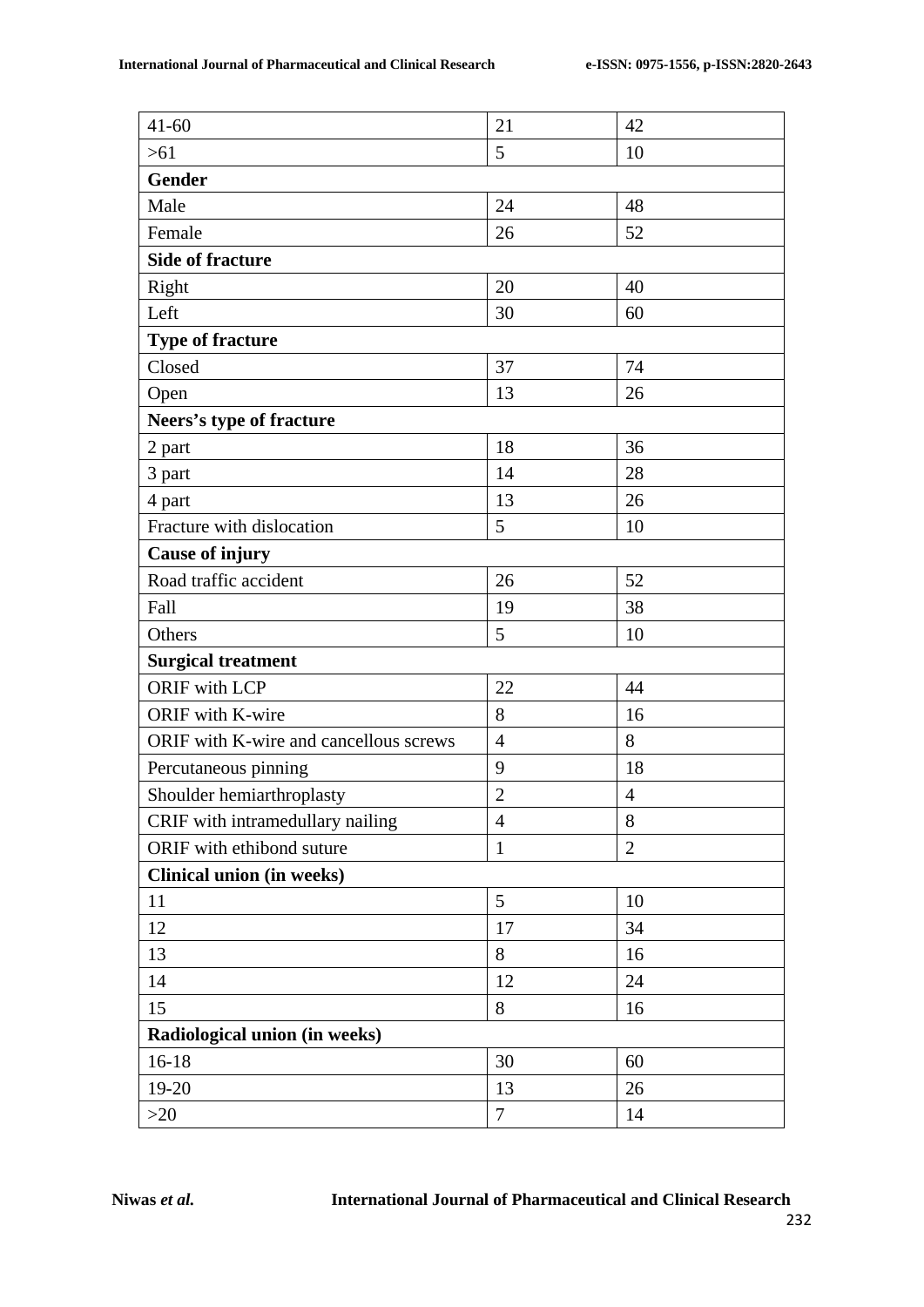22 cases (44%) were managed by open reduction and internal fixation with locking compression plate using 4.5 mm cortical screw plates and 6.5 mm cancellous screws. Percutaneous pinning was done in 9 cases (18%); shoulder hemiarthroplasty in 2 cases (4%) and open reduction internal fixation (ORIF) with ethibond suture in one case (2%). Open reduction with K-wire was done in 8 cases (16%) and open reduction with K-wire and cancellous screws in 4 cases (8%). Closed reduction with intramedullary nailing was done in four cases (8%). Clinical union was observed in 44% of cases by 12 weeks and the average time taken was 12.9 weeks. 60% of cases developed radiological union between 16-18 weeks and the average time was 18.5 weeks.

During the period of entire follow up, only 9 cases (18%) developed post-operative infection and stiffness was observed in 5 cases (10%). No other serious complications were noted in the study cases throughout the follow up period.

| Neer's | 1st<br>week | 4th<br>week | $\vert$ 8th<br>week | Final $(\% )$ | <b>Result</b>  |
|--------|-------------|-------------|---------------------|---------------|----------------|
| score  | (%)         | (%)         | $\mathcal{O}(6)$    |               |                |
| $70$   | 50 (100)    | 36(72)      | 6(12)               | 2(4)          | Failure        |
| 70-79  |             | 14 (28)     | 4(8)                | 4(8)          | Unsatisfactory |
| 80-89  |             |             | 36(72)              | (14)          | Satisfactory   |
| $>90$  |             |             | 4(8)                | (74)          | Excellent      |

**Table 2: Distribution of Neer's score of cases and results**

At the end of clinical and radiological union and full functional recovery the results were evaluated. Of the total 50 cases in the study, 74% cases had excellent results, 14% cases were satisfactory, 8% cases were unsatisfactory, and 4% cases had failure.

#### **Discussion:**

Management of proximal humerus fractures is a challenging task and the choice of surgical management is always a controversy. These fractures have a dual age distribution occurring either in young people following high energy trauma or in those older than 50 years with low velocity injuries like simple fall. Earlier these fractures were considered simple and were managed by plaster cast technique, slings and slabs,[7] but recent advances in understanding of anatomy, good surgical skills and better instrumentation has lead to various modalities for the treatment of these fractures like percutaneous pinning,[8, 9] Intramedullary nailing, plate fixation [10, 11]or Prosthetic replacement.

Our study has focussed on outcome of fractures irrespective of age and type of surgical modality used in management of proximal humerus fracture based on Neer's classification of fracture and Neer's score of outcomes. The average age incidence and range was from 19 to 68 years with a mean of 45.7 years which was similar to the finding in the study of Launonen et al with 52.65 years [12].The most common mode of injury in our study was road traffic injury indicating high velocity injury as main mechanism of fracture. In our study, fracture was more common on left side (60%) than right (40%) which is similar to finding of Gerber et al and contrary to the findings of Björkenheim et al [13, 14]. The study of the type of the fracture in our study found 2 part type as the most common which is similar to the findings in the study of Vijayvargiya et al and in some of the studies 3 and 4 part fractures were more common than 2 part fractures [15].

In our present study at the end, of the total 50 cases in the study, 74% cases had excellent results, 14% cases were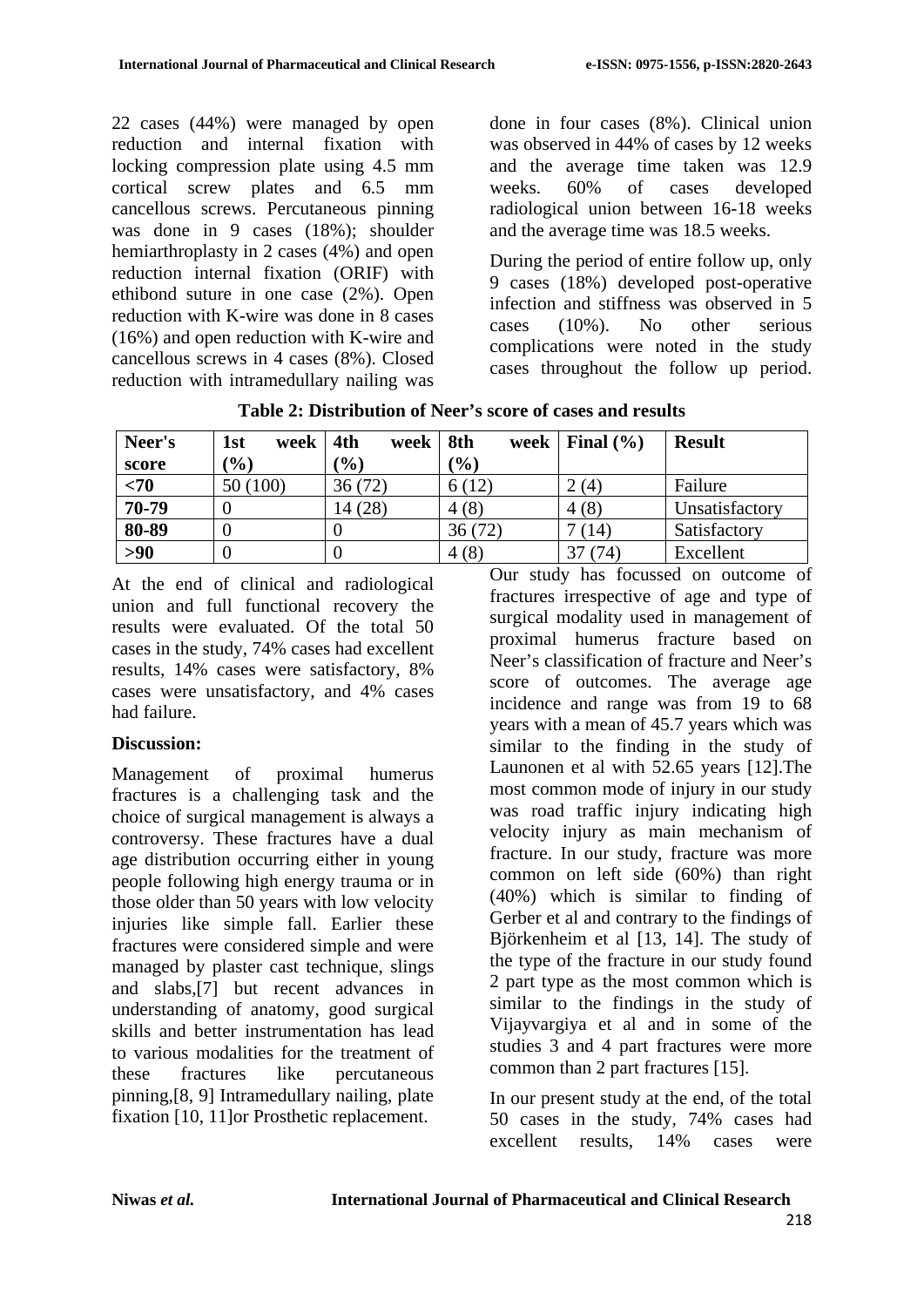satisfactory, 8% cases were unsatisfactory, and 4% cases had failure. Different studies using Neer's scoring system in final outcome also reported similar pattern of results with 70-80% patient shaving excellent to satisfactory results and rest 20-30% with unsatisfactory and failure result. In our study, one case of failure was seen in elderly who underwent ORIF with K-wiring and failure was due to infection with the pin tract infection which was deep seated and lead to arthritis and failure. Our results with ORIF almost correlated with studies in literature but improved results are seen with minimal fixation techniques. In our study, 9 cases were performed percutaneous pinning with 7 excellent result, 1 satisfactory and 1 unsatisfactory. Few of the studies reveal that percutaneous pinning is far superior to ORIF regarding functional outcome [16,17]. The unsatisfactory results in our series was seen mostly in elderly patients who were reluctant or not compatible for rigorous rehabilitation programme. Decreased immunity status lead to infection in few of these patients resulting in unsatisfactory and failure outcome.[18]

## **Conclusion:**

To conclude, the options as to the management modality used depend on the pattern of the fracture, the quality of the bone encountered, the patient's goals and the surgeon's familiarity with the techniques. Principle of fixation is reconstruction of the articular surface, including the restoration of the anatomy, stable fixation, with minimal injury to the soft tissues preserving the vascular supply, should be applied. good surgical skills, surgeons experience in selection of the type of surgery depending upon the factors like type of fracture are necessary to achieve correct and best outcome. Clinical evaluation, obtaining proper radiological views, age of the patient and activity holds the key for realistic approach and surgical management of complex humerus fractures.

### **References:**

- 1. Court-Brown CM, Caesar B. Epidemiology of adult fractures: a review. Injury. 2006;37(8):691–7.
- 2. Court-Brown CM, Garg A, McQueen M, et al. The epidemiology of proximal humeral fractures. Acta Orthop Scand 2001; 72: 365-371.
- 3. Mader K, Mader S, Berntsson P-O. The Diaphysis: Nonsurgical Treatment. Simple and Complex Fractures of the Humerus. Springer Milan; 2012:13-20.
- 4. Clement ND. Management of Humeral Shaft Fractures; Non-Operative Versus Operative. Arch Trauma Res. 2015;4(2):e28013.
- 5. Kumar A, Waddell JP. Non-operative Management of Proximal Humerus Fractures. In: Biberthaler P, Kirchhoff C, Waddell J, eds. Fractures of the Proximal Humerus. Strategies in Fracture Treatments. Springer: Cham; 2015.
- 6. Carofino BC, Leopold SS. Classifications in brief: the Neer classification for proximal humerus fractures. Clin Orthop Relat Res. 2013;471(1):39–43.
- 7. G. Tytherleigh strong, "The Epidemiology of Humeral shaft fracture" JBJS 1998; March Vol. 80B, No. 2.
- 8. M Pritsch, A. Greental, "Closed pinning for humeral fractures" JBJS 1997; 79B: Supp III.
- 9. Sheppard, T. Pressure Injury Prevention: Patient Education for Spinal cord Injury Patients- The I mportance of Teaching Nurses to Teach. Journal of Medical Research and Health Sciences, 2022:5(2), 1791– 1795.
- 10. Herbert Resch, "Percutaneous pinning of 3–4-part fractures of the proximal humerus. JBJS March 1997.